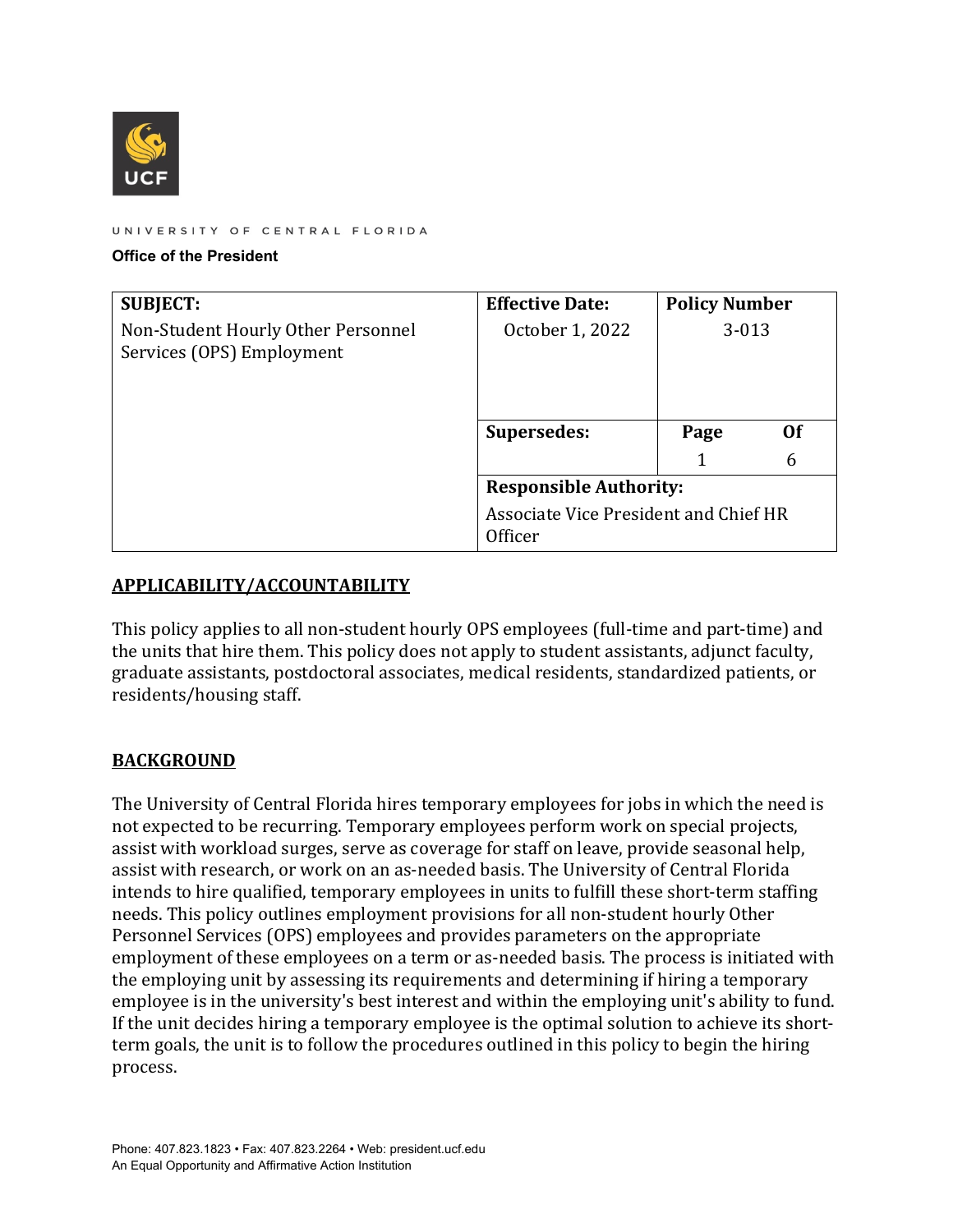#### **POLICY STATEMENT**

It is the policy of the University of Central Florida to apply consistent standards for the use of employment of non-student hourly OPS employees. To meet short-term or sporadic staffing needs anticipated to last one year or less from the employee's initial hire date, units may employ staff on a temporary basis as a non-student hourly OPS employee. Temporary appointments are not intended to meet ongoing staffing needs, which should be addressed using the hiring process as regulated by Human Resources and the Office of Institutional Equity (see Resources identified below).

A temporary appointment of a non-student hourly OPS employee may not be made for the purpose of a trial period for an individual being considered for a regular employment appointment or as a "probationary period" preceding regular employment. Non-student hourly OPS employees are hired with no expectation of continued employment, nor do they have grievance or layoff rights. Non-student hourly OPS employees are employed at-will and are not subject to a "just cause" standard for negative personnel actions. The University of Central Florida can terminate, with or without notice, any non-student hourly OPS employee for any lawful reason.

# **Non‐Student Hourly OPS Categories and Hourly Thresholds**

A. The total time worked by an individual non-student hourly OPS employee cannot exceed one year from the employee's initial hire date unless they fall in one of the following OPS employee groups:

# 1. OPS Health Care

This category is used for employees in the health care industry who are employed on an as-needed basis, meaning those who are called into action when their services are required (PRN). Employees in this category have a professional certification and specialized skill set, except for standardized patient employees hired to assist with educating medical students or short-term health crisis personnel (i.e., contract tracers related to a pandemic). This category includes Certified Athletic Trainers for Recreation and Wellness programs. This type of employment usually has no set schedule; days and times may vary depending on the situation or need.

# 2. OPS Special Project

This category is used to employ persons to work on a university-wide time-limited project no longer than two years. Project work involves investigating, analyzing, compiling, configuring, arranging, and reporting information, all with a desired result identified. The type of work can vary to include administrative functions, research, technical support, fiscal, and design work. This category is not to be used for persons employed via a grant or as a named party to a contract. While there is no hourly threshold associated with this OPS position, the duration of employment from the initial date of hire cannot exceed two years without written approval from Human Resources.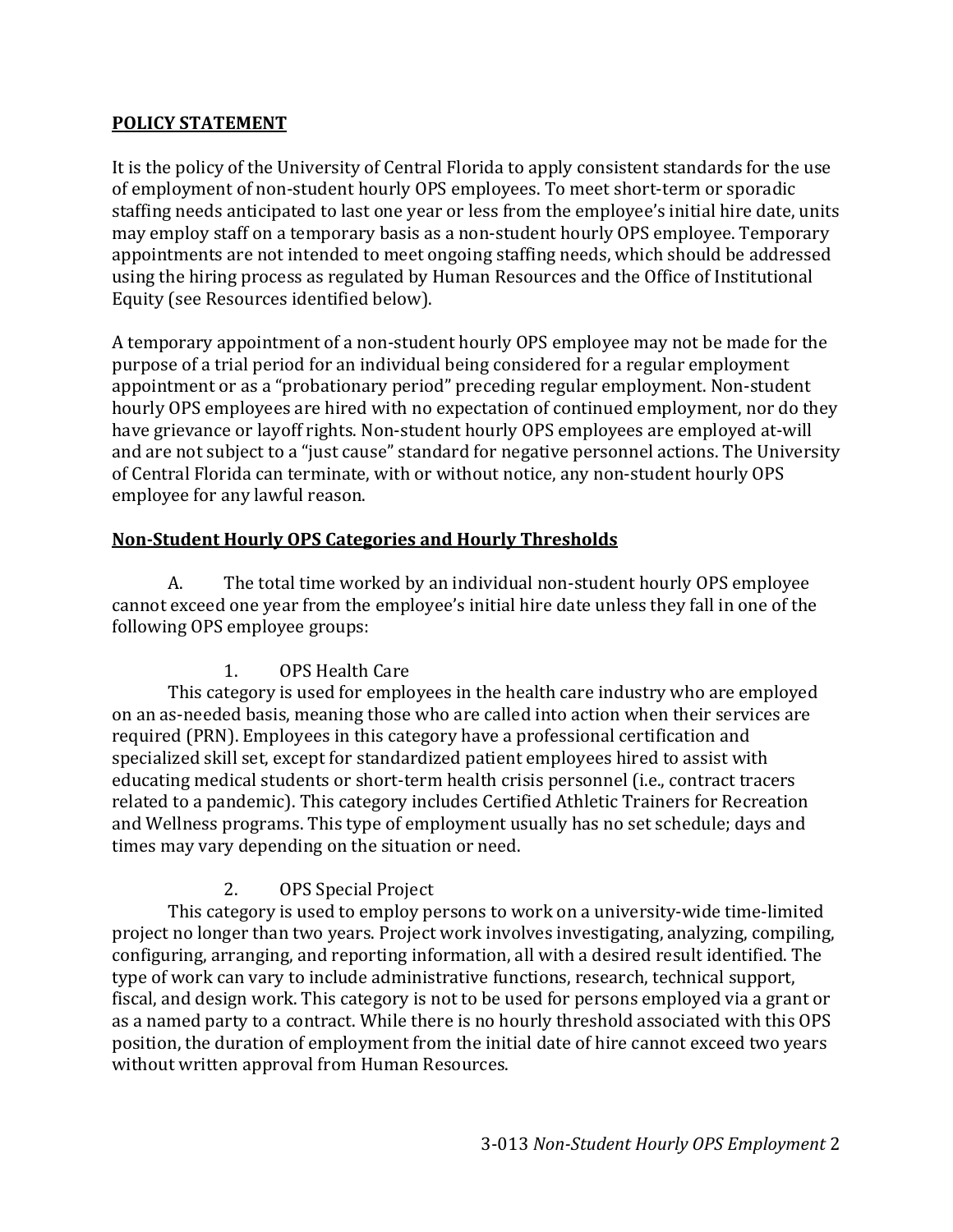3. OPS Valencia College Students & UCF's Downtown Campus

This category is used to employ students of Valencia College in student-OPS positions at UCF's Downtown Campus. The hiring procedure for hiring student OPS positions may be used for hiring Valencia College students in this category.

# 4. OPS Sponsored Projects Services

This category is used for employment for a set time period to deliver a specific product or specific tasks for a sponsored project. Sponsored projects services employment specifies the service or task to be performed and sets an agreeable standard of completion for these services. Once the contract or funding for the specific sponsored project expires, the employment of the individuals in this category terminates. This employment cannot exceed five (5) years for the specific contract or sponsored project that supported the hiring within this category. The hiring procedure for hiring OPS Sponsored Projects Services employees will be the direct hire procedure set forth in Workday.

5. There may be additional non-student hourly OPS positions that may be given an exception to the one-year duration requirement. The University anticipates this to be a narrow group. Hiring officials who believe that a position qualifies as an exception to the one-year requirement should contact Talent Acquisition in Human Resources, who will assess and determine whether an exception to this requirement is warranted.

# B. Duration

The employing unit is responsible for monitoring the duration and nature of nonstudent hourly OPS employment to assure correct employment status. If a non-student hourly OPS employee has performed the same duties in the same department in excess of one year from their initial hire date, and their employment has not been casual or sporadic, the employing unit should work with their appropriate Human Resources Business Center to determine the individual's proper employment status and to ensure compliance with this policy. Non-student hourly OPS employees employed at the time this policy becomes effective (October 1, 2022) may be employed for one year from this policy's effective date regardless of the duration of their employment prior to October 1, 2022. At the expiration of that one year (September 30, 2023), the OPS employment must be terminated unless it is determined that the employee qualifies for one of the OPS categories set forth in section (A) above.

C. For A&P/USPS/Faculty employees who hold an additional temporary role, the secondary non-student hourly OPS position is to be classified as OPS Secondary. *See* UCF Regulation 3.0032 Additional Compensation for UCF Employees.

D. Individuals who served in a non-student hourly OPS position for one year are eligible to serve in another non-student hourly OPS position in the following circumstances: (1) the individual fills a vacant non-student hourly OPS position in a different department than the one(s) previously served in as an OPS employee performing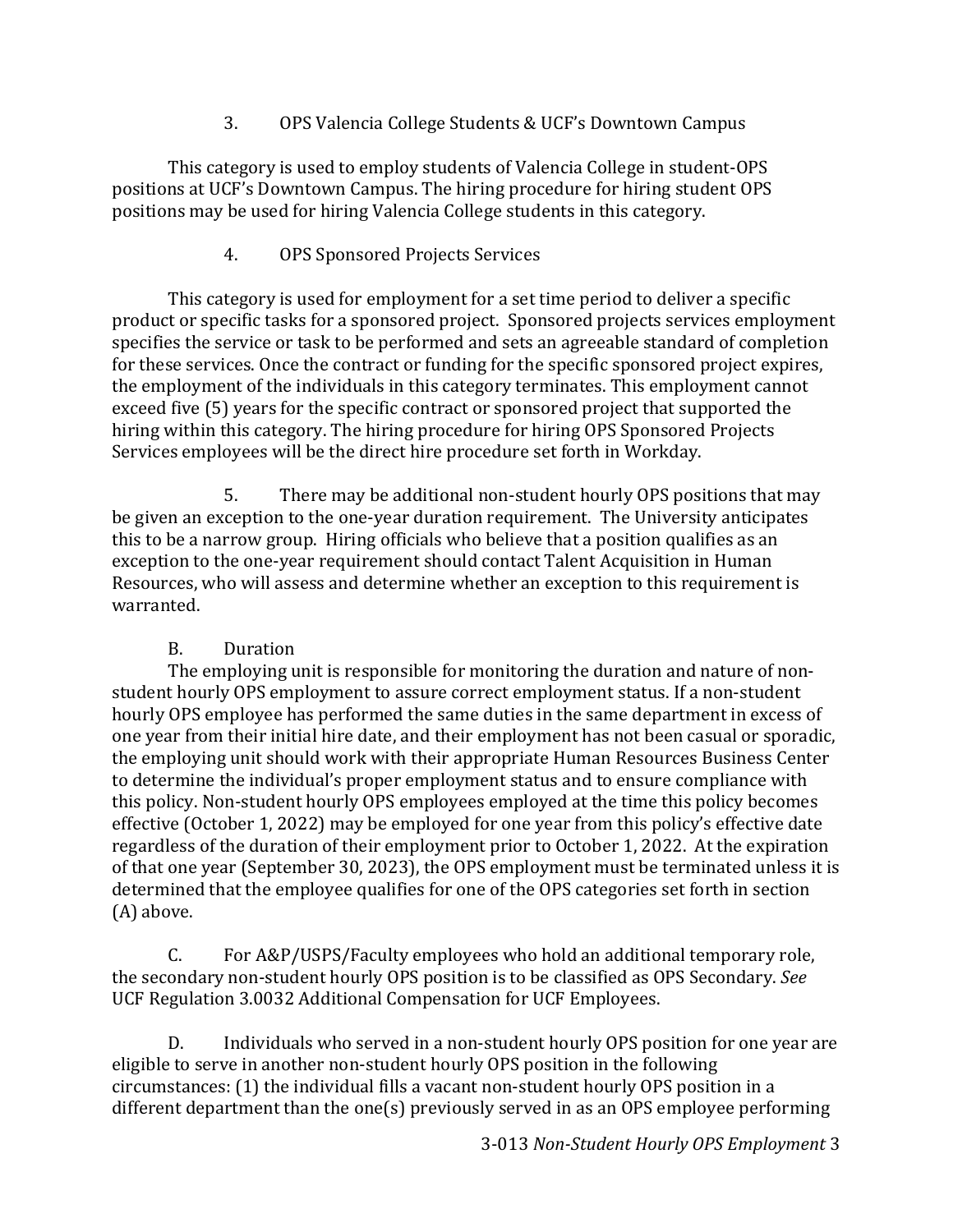different or similar duties; or (2) the individual fills a vacant non-student hourly OPS position in the same department but is responsible for significantly new and materially different duties compared to their prior OPS position duties in that department. A consecutive non-student hourly OPS appointment occurs when a non-student hourly OPS employee finishes one appointment and immediately begins another non-student hourly OPS appointment.

#### **Procedures**

# A. Hiring Process

Each non-student hourly OPS employee position must have a written job description approved by Human Resources in advance of hiring, and the position must be posted (advertised) on UCF's Human Resources job vacancy website. With the exception of OPS Valencia College student employees and OPS Sponsored Projects Services employees, the department must then recruit using the same hiring procedure as outlined by Talent Acquisition for USPS employee hires.

In addition, all non-student hourly OPS employees must go through a preemployment criminal background check and I-9 verification before they start work. Federal statutes, state statutes and/or contracts may require specific criminal background checks on certain positions within the university.

Where a student employee becomes a non-student (i.e., graduation), this individual may serve as a non-student hourly OPS employee for 120 days without posting the position. Upon the expiration of the 120 days, that individual's employment as an OPS employee is to be terminated.

# B. Compensation

 within the pay-grade range identified by Human Resources as appropriate for the position. All OPS nonexempt employees, regardless of classification title, must be paid Non-student hourly OPS employees must be paid at least the State of Florida minimum wage. The exact level of compensation for these OPS employees is determined by the employing unit. However, the compensation must be an hourly equivalent that falls

overtime compensation at a rate of not less than one and one-half times their regular rate of pay for time worked in excess of forty (40) hours in a work week. Overtime hours worked should be accurately reflected in UCF's timesheet and ERP system. College/units/departments are responsible for ensuring overtime worked is accurately tracked and paid.

With limited exception (Executive Order 13706), non-student hourly OPS employees are not eligible for any type of paid leave including holidays (unless worked), sick leave, annual leave, or administrative leave.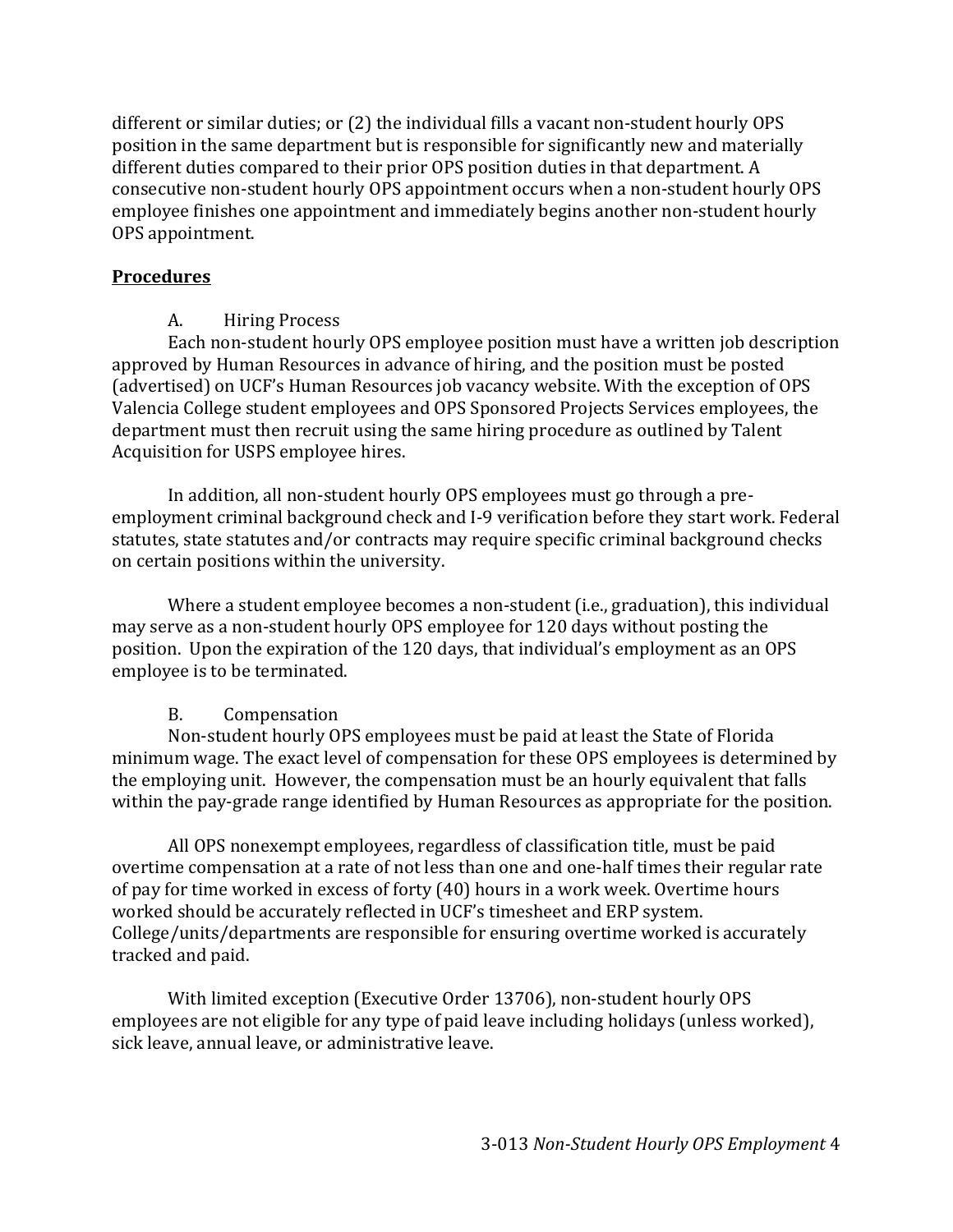#### C. Benefits Eligibility

In general, non-student hourly OPS employees may be eligible for benefits as required by law and university policies and regulations, or as determined by the state of Florida.

Non-student hourly OPS employment is separate and distinct from university faculty, A&P staff, and USPS staff. Non-student OPS employment does not count toward university or State University System creditable or continuous service, except for purposes of determining health insurance eligibility, as required by the state of Florida, as set forth above. Non-student OPS employment similarly does not count toward university service awards or similar programs.

Additionally, non-student hourly OPS employees participate in the FICA Replacement Plan. Under the FICA Replacement Plan, non-student hourly OPS employees deposit money into a private retirement plan rather than contribute to Social Security. The program is mandatory for eligible employees, who are enrolled automatically.

D. Applicability of UCF's Employment of Relatives Policy

 Non-student hourly OPS employment is subject to UCF's *Employment of Relatives Policy*, No. 3-008. This policy specifically prohibits the appointment of relatives or persons living in the same household to any position where a direct or indirect supervisory relationship would exist between relatives or would create a perceived or actual conflict of interest.

#### **Enforcement**

Failure to comply with this policy will result in termination of the non-student hourly OPS employee's employment. If it is determined that another employee intentionally circumvented the requirements of this policy resulting in an OPS employee being employed in a manner inconsistent with this policy's requirements, that employee also could be subjected to disciplinary action, up to and including termination.

#### **RESOURCES**

UCF-3.001 Non-Discrimination; Affirmative Action Programs <https://regulations.ucf.edu/chapter3/documents/3.001NonDiscrimAffirmActionsProgram> sFINALOct20.pdf

UCF Regulation 3.0032 Additional Compensation for UCF Employees <https://regulations.ucf.edu/chapter3/documents/3.0032AdditionalCompensationFINALM> ay17.pdf

 <https://policies.ucf.edu/documents/3-008.pdf>3-013 *Non‐Student Hourly OPS Employment*<sup>5</sup>UCF-3.008 Employment of Relatives